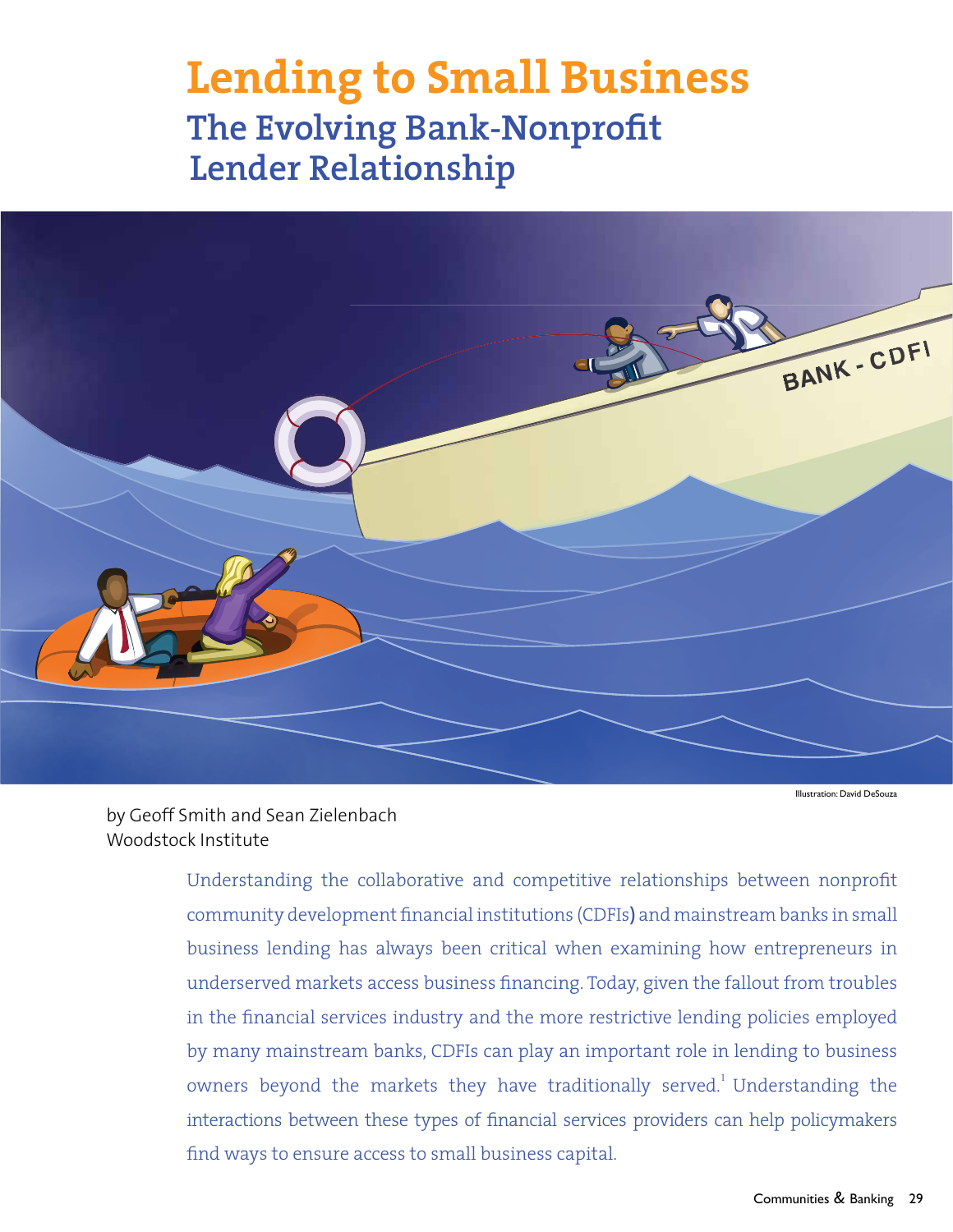

**Banks refer depositors who cannot qualify for bank financing to CDFIs that specialize in less sophisticated small businesses. Similarly, CDFIs send bankable CDFI "graduates" to mainstream banks for other services.**

## **Community Development Financial Institutions**

CDFIs, particularly nonprofit loan funds, are a primary provider of credit for a subset of small business owners in underserved markets who lack the experience, collateral, or credit history to obtain financing from conventional banks. With their explicit focus on community economic development and lending to underserved populations, CDFIs are able to attract funding from a range of public and philanthropic sources.

Although mainstream banks traditionally have had less interest in working with small business owners in underserved markets, that attitude has changed as competition has increased for the potentially large market of unbanked but bankable borrowers and depositors, both individuals and businesses.<sup>2</sup> But because small businesses in low-wealth communities frequently require much more intensive, relationship-based underwriting and technical assistance than conventional lenders are willing to provide, banks are learning to work with CDFI small business loan funds to build and sustain a base of new customers.

Here's how it works. To address the business's financing needs but retain the customer, a bank will refer depositors who cannot qualify for bank financing to CDFIs that specialize in less sophisticated small businesses. Similarly, CDFIs will send bankable CDFI "graduates" to mainstream banks for small business lending services. Additionally, mainstream banks provide CDFIs with low-interest loan and investment capital, operating grants, and technical assistance in the form of board and loan committee members as well as training in lending and underwriting. The banks receive Community Reinvestment Act (CRA) credit for their CDFI-related work and also may partner with the CDFIs in making direct loans to more-stable small businesses needing larger amounts.

Such collaborative relationships do not come without costs to the CDFIs, however. Many have noted the bank partners' growing emphasis on ensuring that their grants and investments in CDFIs ultimately improve the banks' bottom line. For example, banks increasingly require financial returns on their capital investments in, and formal referral agreements from, CDFI partners. In some cases, the banks' capital comes with a requirement that a bank member be seated on the CDFI's board of directors. These conditions could limit the CDFI's ability to work with a variety of financial institutions and to maximize funding opportunities. Yet, thus far, the benefits of working with banks appear to outweigh the costs.

### **Loan Funds vs. Depositories**

There are notable differences in the relationship between banks and CDFI loan funds—such as Cooperative Business Assistance Corporation in Camden, New Jersey, and the Colorado Enterprise Fund—and the relationship between banks and CDFIinsured depositories—such as Chicago's Shorebank or Santa Cruz Community Credit Union. The former tend to be more collaborative, the latter more competitive. As regulated institutions, community development banks and credit unions have less flexibility in their lending because of regulator concerns about financial soundness and safety. Thus, although they may do some lending to small businesses deemed too costly or risky by mainstream institutions, they must supplement those transactions with loans to more-stable companies, many needing larger loans. That often places CDFI depositories in competition with more conventional lenders trying to carve out a niche in the local market, expand their activities, or satisfy both CRA and internal lending benchmarks.<sup>3</sup>

The competition affects both lending and deposits. To attract borrowers and depositors, many CDFI depositories seek to exploit their emphasis on relationship-based lending and financial services, their flexibility in addressing customer needs, their indepth knowledge of the local market, their community development mission, and the technical assistance they are willing to provide. Their relatively small size, however, often limits their competitiveness in attracting capital. Larger banks frequently invest more in internal technology, which lets them offer sophisticated cash-management services and automated consumer loans in addition to basic checking and savings accounts. They also tend to have broader branch networks and thus a greater range of potential depositors.

#### **Looking Forward**

How the weak economy will affect the CDFI-bank relationships remains to be seen. On one hand, stricter bank underwrit-